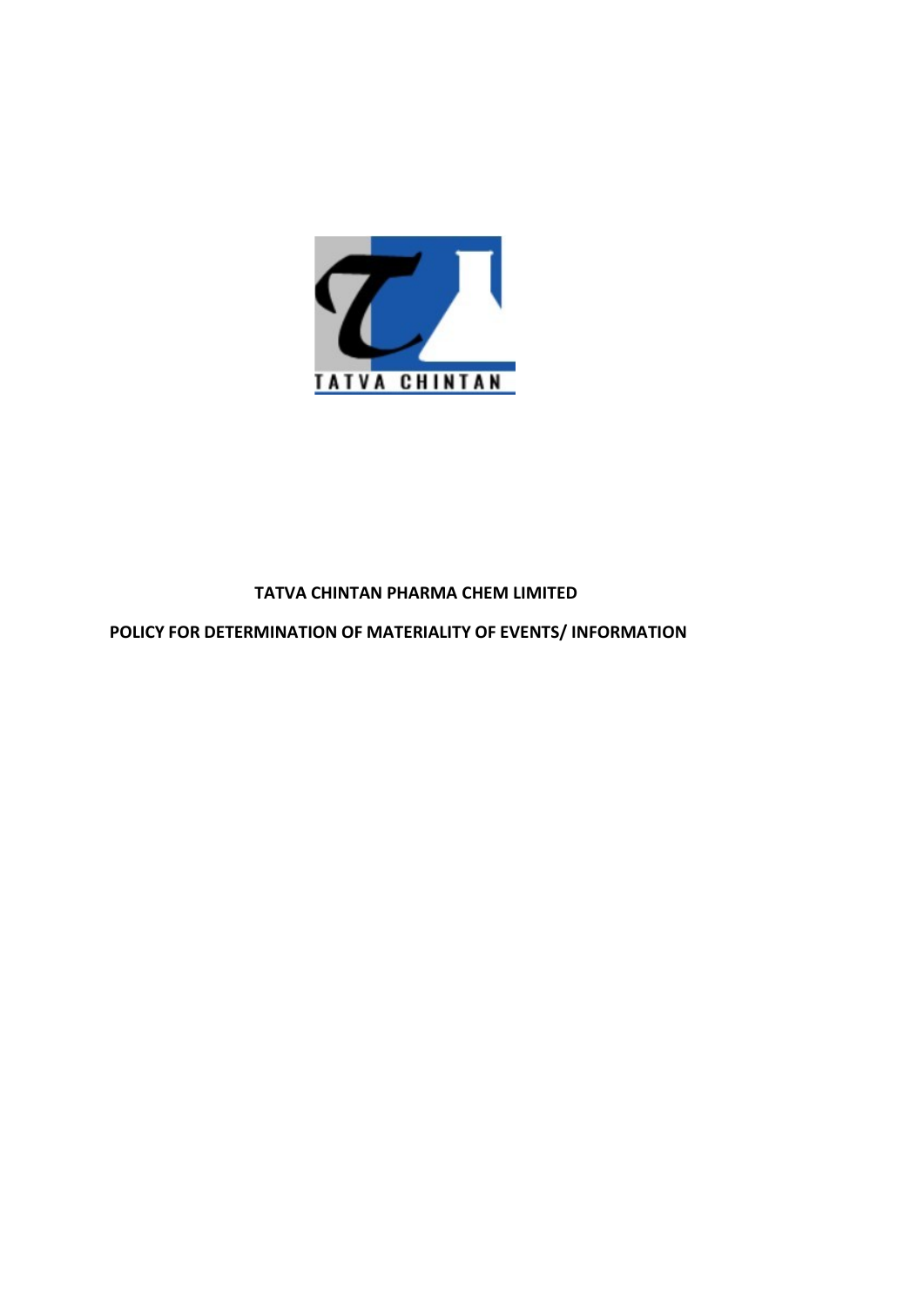| <b>Name of Document</b>           | POLICY FOR DETERMINATION OF MATERIALITY OF<br><b>EVENTS/INFORMATION</b> |
|-----------------------------------|-------------------------------------------------------------------------|
| <b>Version</b>                    | $1.0\,$                                                                 |
| Policy/Code/Manual/Other          | Policy                                                                  |
| <b>Effective date of document</b> | 13-03-2021                                                              |
|                                   |                                                                         |
|                                   |                                                                         |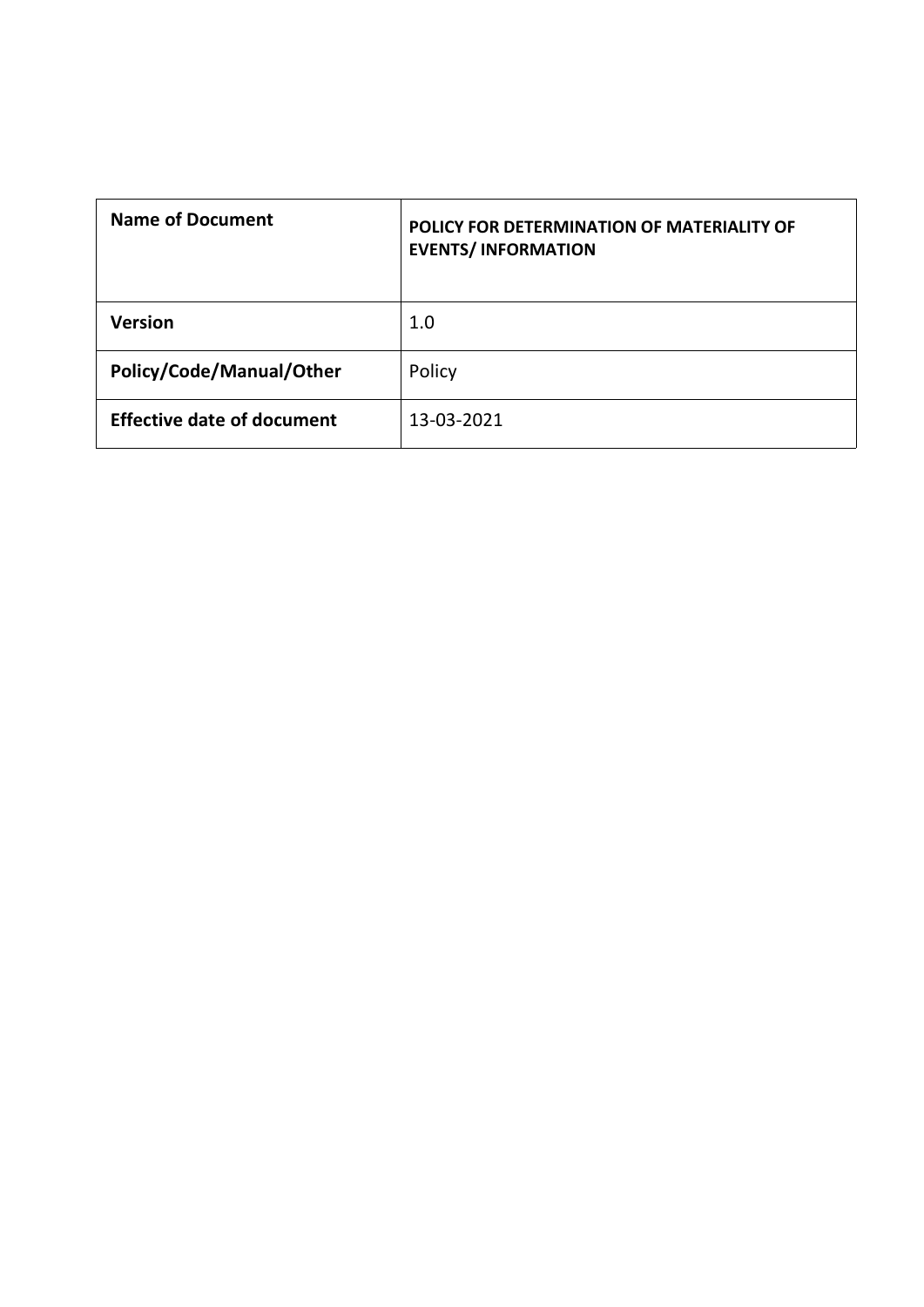- 1. Introduction:<br>
> This Policy shall be called "Policy for Determination of Mate<br>
Information" (hereinafter referred to as "the Policy") of Tatva Chin Introduction:<br>
This Policy shall be called "Policy for Determination of Materiality of Events/<br>
Information" (hereinafter referred to as "the Company").<br>
Limited. (hereinafter referred to as "the Company"). Introduction:<br>This Policy shall be called "Policy for Determination of Materiality of Events/<br>Information" (hereinafter referred to as "the Policy") of Tatva Chintan Pharma Chem<br>Limited. (hereinafter referred to as "the Co Introduction:<br>This Policy shall be called "**Policy for Determination of Materiality of Events/**<br>Information" (hereinafter referred to as "the Policy") of Tatva Chintan Pharma Chem<br>Limited. (hereinafter referred to as "the
	- Regulation 30(4) of the SEBI (Listing Obligations and Disclosure Requirements)<br>
	Regulation 30(4) of the SEBI (Listing Obligations and Disclosure Requirements)<br>
	Regulation 30(4) of the SEBI (Listing Obligations and Disclos Introduction:<br>This Policy shall be called "**Policy for Determination of Materiality of Events/**<br>Information" (hereinafter referred to as "the Company").<br>Regulation 30(4) of the SEBI (Listing Obligations and Disclosure Requ Introduction:<br>
	This Policy shall be called "Policy for Determination of Materiality of Events/<br>
	Information" (hereinafter referred to as "the Policy") of Tatva Chintan Pharma Chem<br>
	Limited. (hereinafter referred to as "the Introduction:<br>
	This Policy shall be called "Policy for Determination of Materiality of Events/<br>
	Information" (hereinafter referred to as "the Company").<br>
	Regulation 30(4) of the SEBI (Listing Obligations and Disclosure Req
- Further, Prefiliar and the called "Policy for Determination of Materiality of Events<br>
Furthermation" (hereinafter referred to as "the Policy") of Tatva Chintan Pharma Chem<br>
Limited. (hereinafter referred to as "the Compan This Policy shall be called "**Policy for Determination of Materiality of Events/**<br>Information" (hereinafter referred to as "the Policy") of Tatva Chintan Pharma Chem<br>Limited. (hereinafter referred to as "the Company").<br>Reg This Policy shall be called "**Policy for Determination of Materiality of Events/**<br>Information" (hereinafter referred to as "the Policy") of Tatva Chintan Pharma Chem<br>Limited. (hereinafter referred to as "the Company").<br>Reg Information" (hereinafter referred to as "the Policy") of Tatva Chintan Pharma Chem<br>Limited. (hereinafter referred to as "the Company").<br>Regulation 30(4) of the SEBI (Listing Obligations and Disclosure Requirements)<br>Regula Limited. (hereinafter referred to as "the Company").<br>Regulation 30(4) of the SEBI (Listing Obligations and Disclosure Requirements)<br>Regulations, 2015 (the 'Regulations') requires the listed entity to frame a policy for<br>det Regulation 30(4) of the SEBI (Listing Obligations and Disclosure Requirements)<br>Regulations, 2015 (the 'Regulations') requires the listed entity to frame a policy for<br>determination of materiality, based on criteria specifie Accordingly, Tatva Chintan Pharma Chem Limited herein sets out a Policy for<br>determination of materiality, based on criteria specified in this sub-regulation, duly<br>approved by its Board of Directors, which shall be disclos Regulations, 2015 (the "Regulations") requires the listed entity to frame a policy for<br>determination of materiality, based on criteria specified in this sub-regulation, duly<br>approved by its Board of Directors, which shall approved by its Board of Directors, which shall be disclosed on its website.<br>
→ Further, Regulation 30(5) of the Regulations inter-alia stipulate that the Board of<br>
Directors of the listed entity shall authorize one or mo Further, Regulation 30(5) of the Regulations inter-alia stipulate that the Board of<br>Directors of the listed entity shall authorize one or more Key Managerial Personnel<br>for the purpose of determining materiality of an event Further, Regulation 30(5) of the Regulations inter-alia stipulate that the Board of<br>Directors of the listed entity shall authorize one or more Key Managerial Personnel<br>for the purpose of determining materiality of an event Directors of the listed entity shall authorize one or more Key Managerial Personnel<br>for the purpose of determining materiality of an event or information and for the<br>purpose of making disclosures to stock exchange(s) under
	-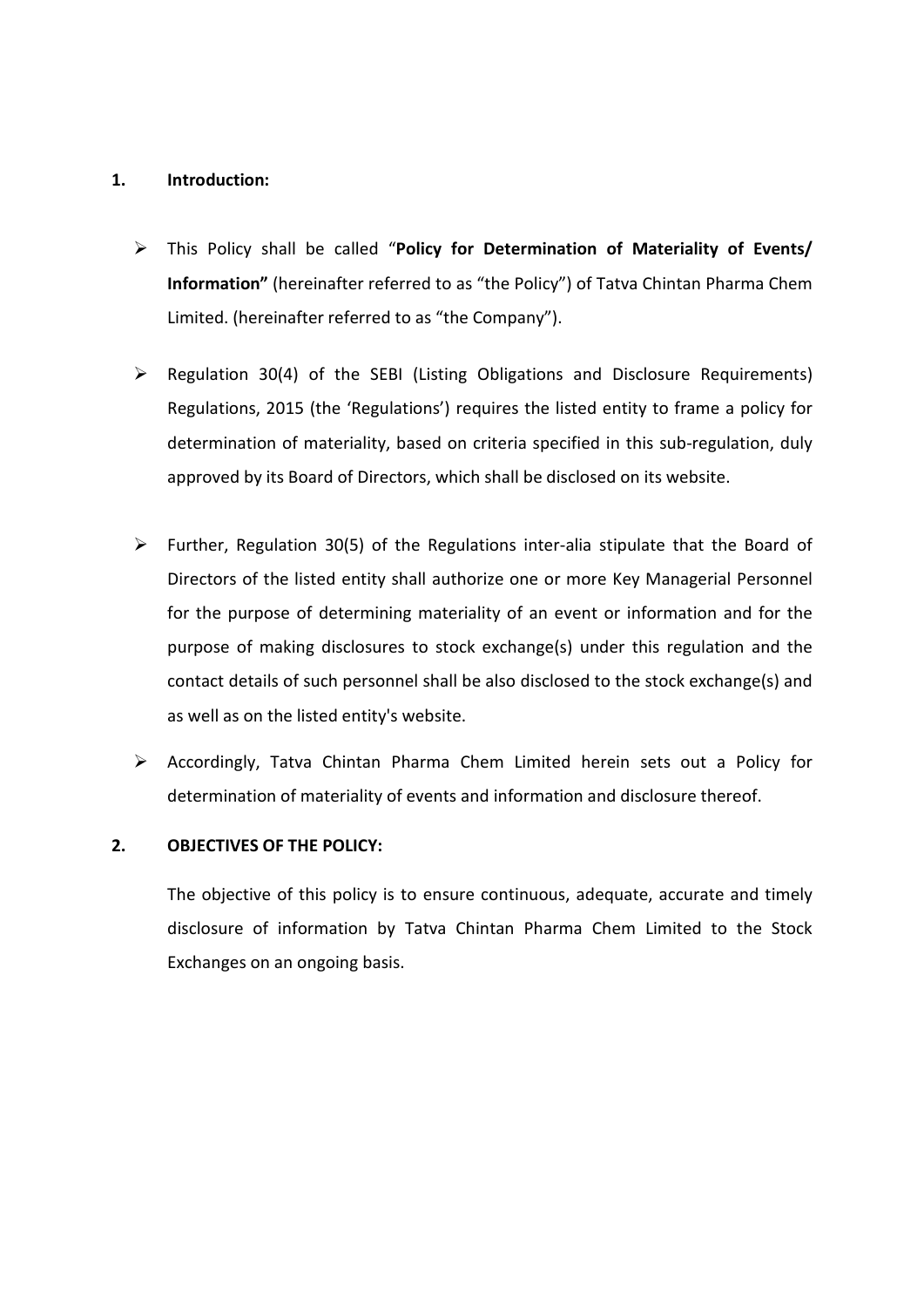- 
- 1. Every listed entity is required to make disclosures of any events or information:<br>a. Which, in the opinion of the Board of Directors of the listed company, is material.<br>b. Specified in Schedule III , Part A, Para A of t
	- Every listed entity is required to make disclosures of any events or information:<br>a. Which, in the opinion of the Board of Directors of the listed company, is material.<br>b. Specified in Schedule III , Part A, Para A of the Every listed entity is required to make disclosures of any events or information:<br>
	a. Which, in the opinion of the Board of Directors of the listed company, is material.<br>
	b. Specified in Schedule III , Part A, Para A of th Formulated entity is required to make disclosures of any events or information:<br>
	Which, in the opinion of the Board of Directors of the listed company, is material.<br>
	Specified in Schedule III , Part A, Para A of the Regula ry listed entity is required to make disclosures of any events or information:<br>Which, in the opinion of the Board of Directors of the listed company, is material.<br>Specified in Schedule III , Part A, Para A of the Regulatio Every listed entity is required to make disclosures of any events or information:<br>
	a. Which, in the opinion of the Board of Directors of the listed company, is material.<br>
	b. Specified in Schedule III , Part A, Para A of th ry listed entity is required to make disclosures of any events or information:<br>Which, in the opinion of the Board of Directors of the listed company, is material.<br>Specified in Schedule III , Part A, Para A of the Regulatio
	-
- Every listed entity is required to make disclosures of any events or information:<br>
a. Which, in the opinion of the Board of Directors of the listed company, is material.<br>
b. Specified in Schedule III , Part A, Para A of th ry listed entity is required to make disclosures of any events or information:<br>Which, in the opinion of the Board of Directors of the listed company, is material.<br>Specified in Schedule III , Part A, Para A of the Regulatio Which, in the opinion of the Board of Directors of the listed company, is material.<br>Specified in Schedule III , Part A, Para A of the Regulations which are deemed to<br>be material events and a listed entity is required to ma Which, in the opinion of the Board of Directors of the listed company, is material.<br>Specified in Schedule III , Part A, Para A of the Regulations which are deemed to<br>be material events and a listed entity is required to ma Specified in Schedule III , Part A, Para A of the Regulations which are deemed to<br>be material events and a listed entity is required to make disclosure of such events<br>without any application of materiality principles.<br>Spec specified in Schecule in , rate X, rata X of the regulations which are deelified to be material events and a listed entity is required to make disclosure of such events without any application of materiality principles.<br>Sp be material events and a listed entity is required to make discussive or su<br>without any application of materiality principles.<br>Specified in Schedule III , Part A, Para B of Schedule III, of the Regulation<br>on application of C. Specified in Schedule III , Part A, Para B of Schedule III, of the Regulations based<br>on application of the guidelines for materiality.<br>d. Any other information/event viz. major development that is likely to affect<br>busin on application of the guidelines for materiality.<br>
d. Any other information/event viz. major development that is likely to affect<br>
business, e.g. emergence of new technologies, expiry of patents, any change of<br>
accounting d. Any other information/event viz. major development that is likely to affect<br>business, e.g. emergence of new technologies, expiry of patents, any change of<br>accounting policy that may have a significant impact on the acco d. Any other information/event viz. major development that is likely to affect<br>business, e.g. emergence of new technologies, expiry of patents, any change of<br>accounting policy that may have a significant impact on the acco business, e.g. emergence of new technologies, expiry of patents, any change of<br>accounting policy that may have a significant impact on the accounts, etc. and brief<br>details thereof and any other information which is exclusi

accounting policy that may have a significant impact on the accounts, etc. and brief<br>
details thereof and any other information which is exclusively known to the liste<br>
entity which may be necessary to enable the holders o entity which may be necessary to enable the holders of securities of the listed<br>entity to appraise its position and to avoid the establishment of a false market in<br>such securities.<br>DETERMINATION OF MATERIALITY<br>reriality ha ity to appraise its position and to avoid the establishment of a false market in<br>
in securities.<br>
INNATION OF MATERIALITY<br>
INNATION OF MATERIALITY<br>
INNATION OF MATERIALITY<br>
INNATION OF MATERIALITY<br>
INNATION OF MATERIALITY<br> DETERMINATION OF MATERIALITY<br>
Erriality has to be determined on a case to case basis depending on specific facts and<br>
umstances relating to the information/event. In order to determine whether a<br>
cicular event/information **v**<br>In a to be determined on a case to case basis depending on specific facts and<br>ness relating to the information/event. In order to determine whether a<br>event/information is material in nature, the Company shall follow th

- or
-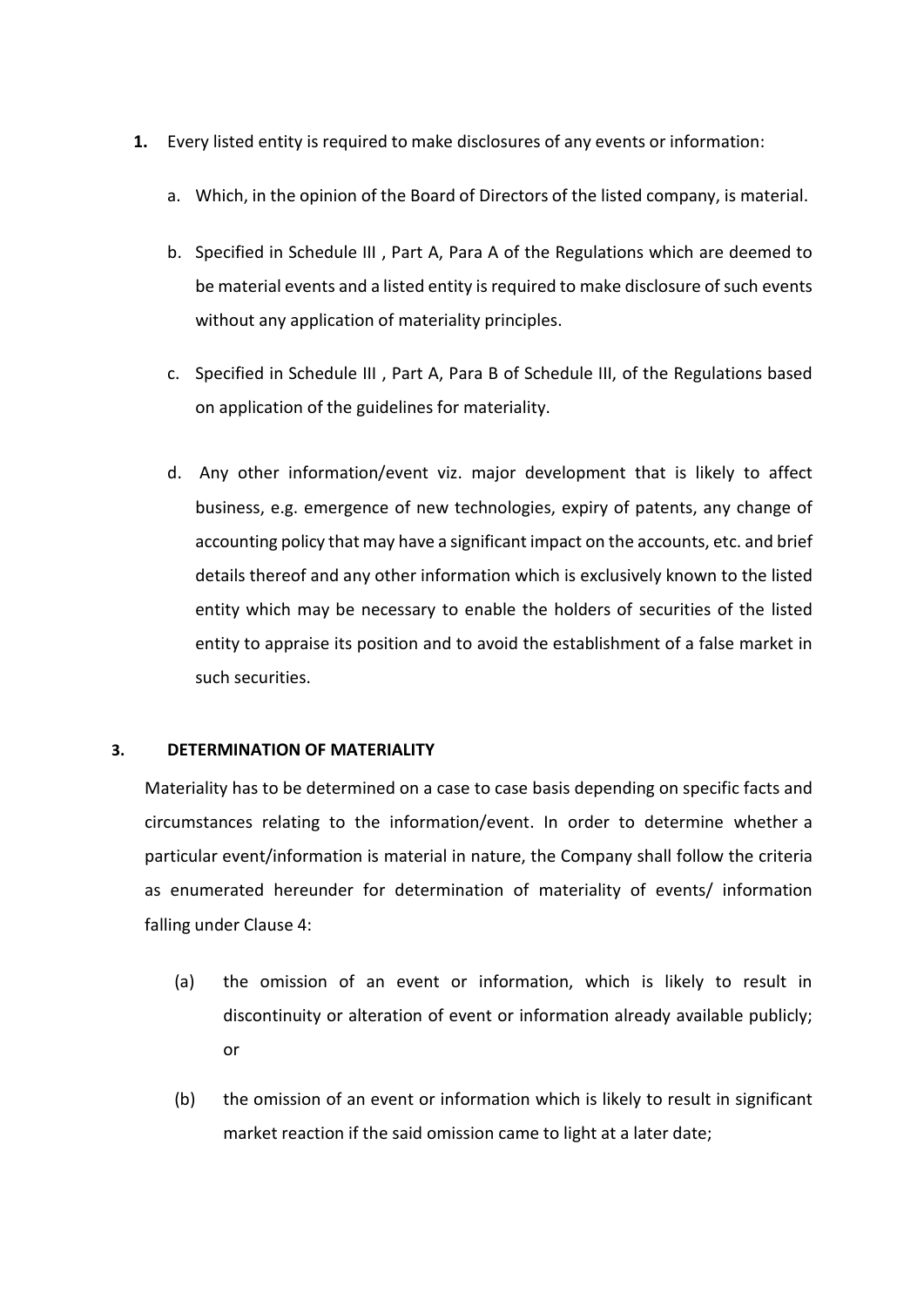(c) In case where the criteria specified in sub-clauses (a) and (b) above are not applicable, an event/information may be treated as being material if in the opinion of the Board of Directors of the Company, the event / in In case where the criteria specified in sub-clauses (a) and (b) above are not applicable, an event/information may be treated as being material if in the opinion of the Board of Directors of the Company, the event / infor In case where the criteria specified in sub-clauses (a) and (b) above are not<br>applicable, an event/information may be treated as being material if in the<br>opinion of the Board of Directors of the Company, the event / inform In case where the criteria specified in sub-clauses (a) and (b) above are not<br>applicable, an event/information may be treated as being material if in the<br>opinion of the Board of Directors of the Company, the event / inform (c) In case where the criteria specified in sub-clauses (a) and (b) above are not<br>applicable, an event/information may be treated as being material if in the<br>opinion of the Board of Directors of the Company, the event / in (c) In case where the criteria specified in sub-clauses (a) and (b) above are not applicable, an event/information may be treated as being material if in the opinion of the Board of Directors of the Company, the event / in (c) In case where the criteria specified in sub-clauses (a) and (b) above are not<br>applicable, an event/information may be treated as being material if in the<br>opinion of the Board of Directors of the Company, the event / in (c) In case where the criteria specified in sub-clauses (a) and (b) above are not<br>applicable, an event/information may be treated as being material if in the<br>opinion of the Board of Directors of the Company, the event / in (c) In case where the criteria specified in sub-clauses (a) and (b) above are not<br>applicable, an event/information may be treated as being material if in the<br>opinion of the Board of Directors of the Company, the event / in

- applicable, an event/information may be treated as being material if in the<br>opinion of the Board of Directors of the Company, the event / information is<br>considered material.<br>SSIFICATION OF MATERIAL EVENTS/INFORMATION<br>wing
	-
	- Example in the general character or nature of business brown, and the general characteristic considered material.<br>
	CLASSIFICATION OF MATERIAL EVENTS/INFORMATION<br>
	Dilowing illustrative list of event/s, as stated under Sched ssiFICATION OF MATERIAL EVENTS/INFORMATION<br>wing illustrative list of event/s, as stated under Schedule III, Para B of Part A of<br>qulations, shall be disclosed to the Stock Exchanges on application of the<br>es for materiality SSIFICATION OF MATERIAL EVENTS/INFORMATION<br>
	wing illustrative list of event/s, as stated under Schedule III, Para B of Part A of<br>
	ulations, shall be disclosed to the Stock Exchanges on application of the<br>
	es for materialit SSIFICATION OF MATERIAL EVENTS/INFORMATION<br>
	wing illustrative list of event/s, as stated under Schedule III, Para B of Part A<br>
	ulations, shall be disclosed to the Stock Exchanges on application of t<br>
	es for materiality in ollowing illustrative list of event/s, as stated under Schedule III, Para B of Part A of<br>Regulations, shall be disclosed to the Stock Exchanges on application of the<br>elines for materiality in this policy.<br>a) Commencement o Regulations, shall be disclosed to the Stock Exchanges on application of the<br>
	elines for materiality in this policy.<br>
	a) Commencement or any postponement in the date of commencement of<br>
	commercial production or commercial es for materiality in this policy.<br>
	Commencement or any postponement in the date of commencement of<br>
	commercial production or commercial operations of any unit/division.<br>
	Change in the general character or nature of busine a) Commencement or any postponement in the date of commencement of<br>
	commercial production or commercial operations of any unit/division.<br>
	b) Change in the general character or nature of business brought about by<br>
	arrangeme Commencement or any postponement in the date of commencement of<br>commercial production or commercial operations of any unit/division.<br>Change in the general character or nature of business brought about by<br>arrangements for s commercial production or commercial operations of any unit/division.<br>Change in the general character or nature of business brought about by<br>arrangements for strategic, technical, manufacturing, or marketing tie-up,<br>adoptio F) Change in the general character or nature of business brought about by<br>
	arrangements for strategic, technical, manufacturing, or marketing tie-up,<br>
	adoption of new lines of business or closure of operations of any unit/ arrangements for strategic, technical, manufacturing, or marketing tie-up,<br>adoption of new lines of business or closure of operations of any unit/division<br>(entirety or piecemeal).<br>Capacity addition or product launch.<br>Award
	-
	-
	- adoption of new lines of business or closure of operations of any unit/division<br>(entirety or piecemeal).<br>Capacity addition or product launch.<br>Awarding, bagging/ receiving, amendment or termination of awarded/bagged<br>orders/ (entirety or piecemeal).<br>
	c) Capacity addition or product launch.<br>
	d) Awarding, bagging/ receiving, amendment or termination of awarded/bagged<br>
	orders/contracts not in the normal course of business.<br>
	e) Agreements (viz. Io d) Awarding, bagging/ receiving, amendment or termination of awarded/bagged<br>orders/contracts not in the normal course of business.<br>e) Agreements (viz. Ioan agreement(s) (as a borrower) or any other agreement(s)<br>which are b
	-
	- entity
	-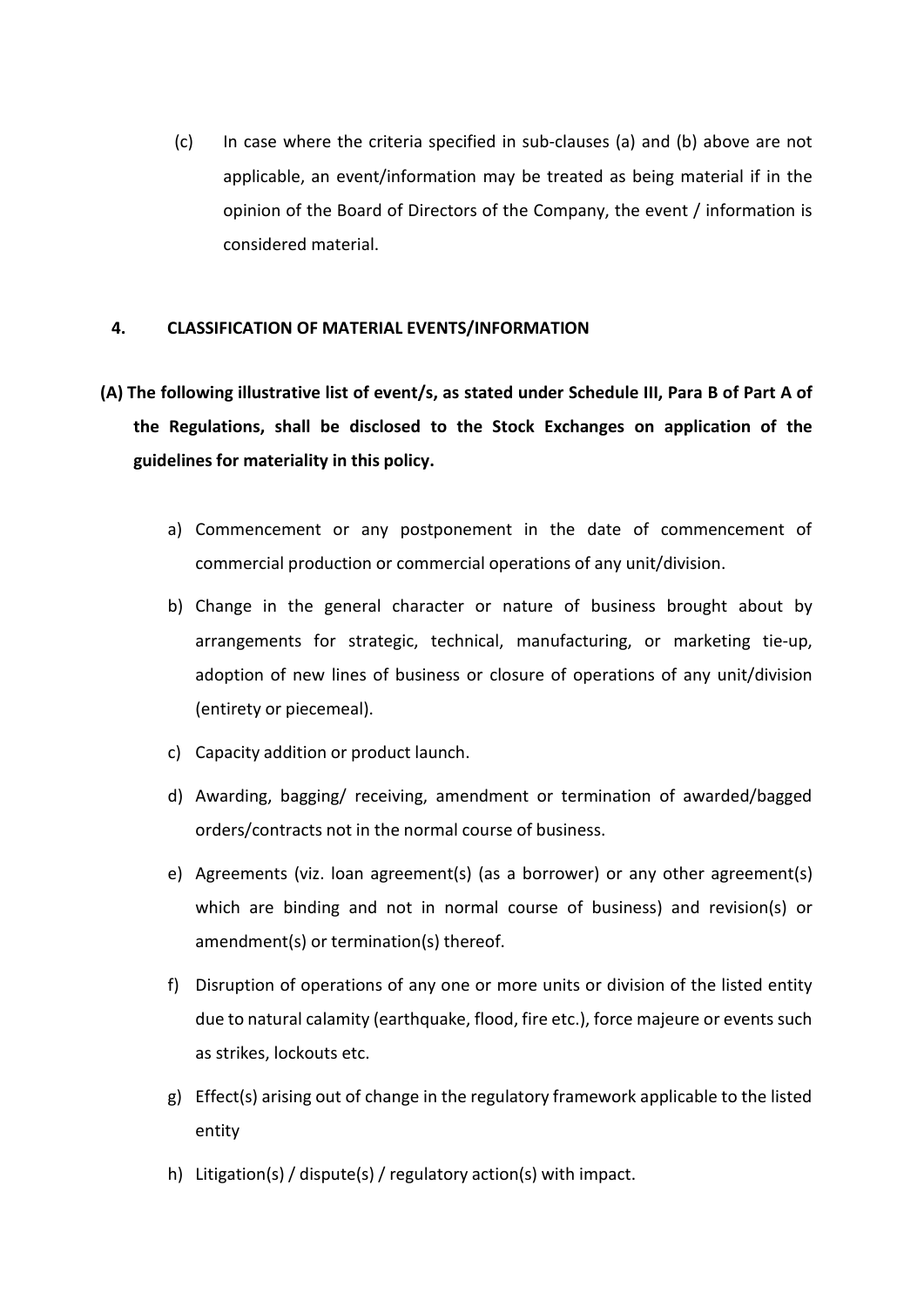- i) Fraud/defaults etc. by directors (other than key managerial personnel) or<br>employees of listed entity.<br>j) Options to purchase securities including any ESOP/ESPS Scheme. Fraud/defaults etc. by directors (other than key managerial personnel) or<br>employees of listed entity.<br>Options to purchase securities including any ESOP/ESPS Scheme.<br>Giving of guarantees or indemnity or becoming a surety fo i) Fraud/defaults etc. by directors (other than key managerial personnel) or<br>employees of listed entity.<br>j) Options to purchase securities including any ESOP/ESPS Scheme.<br>k) Giving of guarantees or indemnity or becoming a
- 
- 
- k) Fraud/defaults etc. by directors (other than key managerial personnel) or<br>employees of listed entity.<br>(i) Options to purchase securities including any ESOP/ESPS Scheme.<br>(i) Giving of guarantees or indemnity or becoming l) Fraud/defaults etc. by directors (other than key managerial personnel) or<br>employees of listed entity.<br>(i) Options to purchase securities including any ESOP/ESPS Scheme.<br>(k) Giving of guarantees or indemnity or becoming Fraud/defaults etc. by directors (other than key managerial personnel)<br>employees of listed entity.<br>Options to purchase securities including any ESOP/ESPS Scheme.<br>Giving of guarantees or indemnity or becoming a surety for a

# (B) The following event/information shall be necessarily disclosed to the Stock Exchanges (Figure 2) Options to purchase securities including any ESOP/ESPS Scheme.<br>
(B) The following of guarantees or indemnity or becoming

- i) Fraud/defaults etc. by directors (other than key managerial personnel) or<br>employees of listed entity.<br>j) Options to purchase securities including any ESOP/ESPS Scheme.<br>k) Giving of guarantees or indemnity or becoming a i) Fraud/defaults etc. by directors (other than key managerial personnel) or<br>
employees of listed entity.<br>
(i) Options to purchase securities including any ESOP/ESPS Scheme.<br>
k) Giving of guarantees or indemnity or becomin Fraudyderaults etc. by directors (other than key managerial personnel) or<br>employees of listed entity.<br>Options to purchase securities including any ESOP/ESPS Scheme.<br>Giving of guarantees or indemnity or becoming a surety fo employees or listed entity.<br>Options to purchase securities including any ESOP/ESPS Scheme.<br>Granting, withdrawal, surrender, cancellation or suspension of key licenses or<br>regulatory approvals.<br>Wing event/information shall b Options to purchase securities including any ESOP/ESPS Scheme.<br>
Giving of guarantees or indemnity or becoming a surety for any third party.<br>
Granting, withdrawal, surrender, cancellation or suspension of key licenses or<br>
r Giving of guarantees or indemnity or becoming a surety tor any third party.<br>
Granting, withdrawal, surrender, cancellation or suspension of key licenses or<br>
regulatory approvals.<br>
wing event/information shall be necessaril Granting, withdrawal, surrender, cancellation or suspension of key licenses or<br>regulatory approvals.<br>wing event/information shall be necessarily disclosed to the Stock Exchanges<br>any application of the guidelines for materi latory approvals.<br>
state are event/information shall be necessarily disclosed to the Stock Exchanges<br>
application of the guidelines for materiality.<br>
station(s) (including agreement to acquire), Scheme of Arrangement<br>
stat (A) the listed entity disclosed to the Stock Exchanges<br>application of the guidelines for materiality.<br>Antistion(s) (including agreement to acquire), Scheme of Arrangement<br>algamation/ merger/ demerger/restructuring), or sal cation of the guidelines for materiality.<br>
In(s) (including agreement to acquire), Scheme of Arrangement<br>
ation/merger/demerger/restructuring), or sale or disposal of any<br>
vision(s) or subsidiary of the listed entity or an
	-
	- -
- isition(s) (including agreement to acquire), Scheme of Arrangement<br>Ilgamation/ merger/ demerger/restructuring), or sale or disposal of any<br>s), division(s) or subsidiary of the listed entity or any other restructuring.<br>anat n(s) (including agreement to acquire), Scheme of Arrangement<br>ation/ merger/ demerger/restructuring), or sale or disposal of any<br>vision(s) or subsidiary of the listed entity or any other restructuring.<br>n.- For the purpose o ation/ merger/ demerger/restructuring), or sale or disposal of any<br>vision(s) or subsidiary of the listed entity or any other restructuring.<br>In. For the purpose of this sub-para, the word 'acquisition' shall mean,-<br>ring con vision(s) or subsidiary of the listed entity or any other restructuring.<br>
In. - For the purpose of this sub-para, the word 'acquisition' shall mean,-<br>
ring control, whether directly or indirectly; or,<br>
ring or agreeing to
	- Lementaton For the parpelar or this beat party in the the edgension share metally<br>
	(i) acquiring or agreeing to acquire shares or voting rights in, a company,<br>
	whether directly or indirectly, such that –<br>
	(A) the listed en (i) acquiring control, whether directly or indirectly; or,<br>
	(ii) acquiring or agreeing to acquire shares or voting rights in, a company,<br>
	whether directly or indirectly, such that –<br>
	(A) the listed entity holds shares or (ii) acquiring or agreeing to acquire shares or voting rights in, a company,<br>whether directly or indirectly, such that –<br>(A) the listed entity holds shares or voting rights aggregating to five per cent<br>or more of the shar whether directly or indirectly, such that –<br>
	(A) the listed entity holds shares or voting rights aggregating to five per cent<br>
	or more of the shares or voting rights in the said company, or;<br>
	(B) there has been a change in (A) the listed entity holds shares or voting rights aggregating to five per c<br>or more of the shares or voting rights in the said company, or;<br>(B) there has been a change in holding from the last disclosure made un<br>sub-clau
	-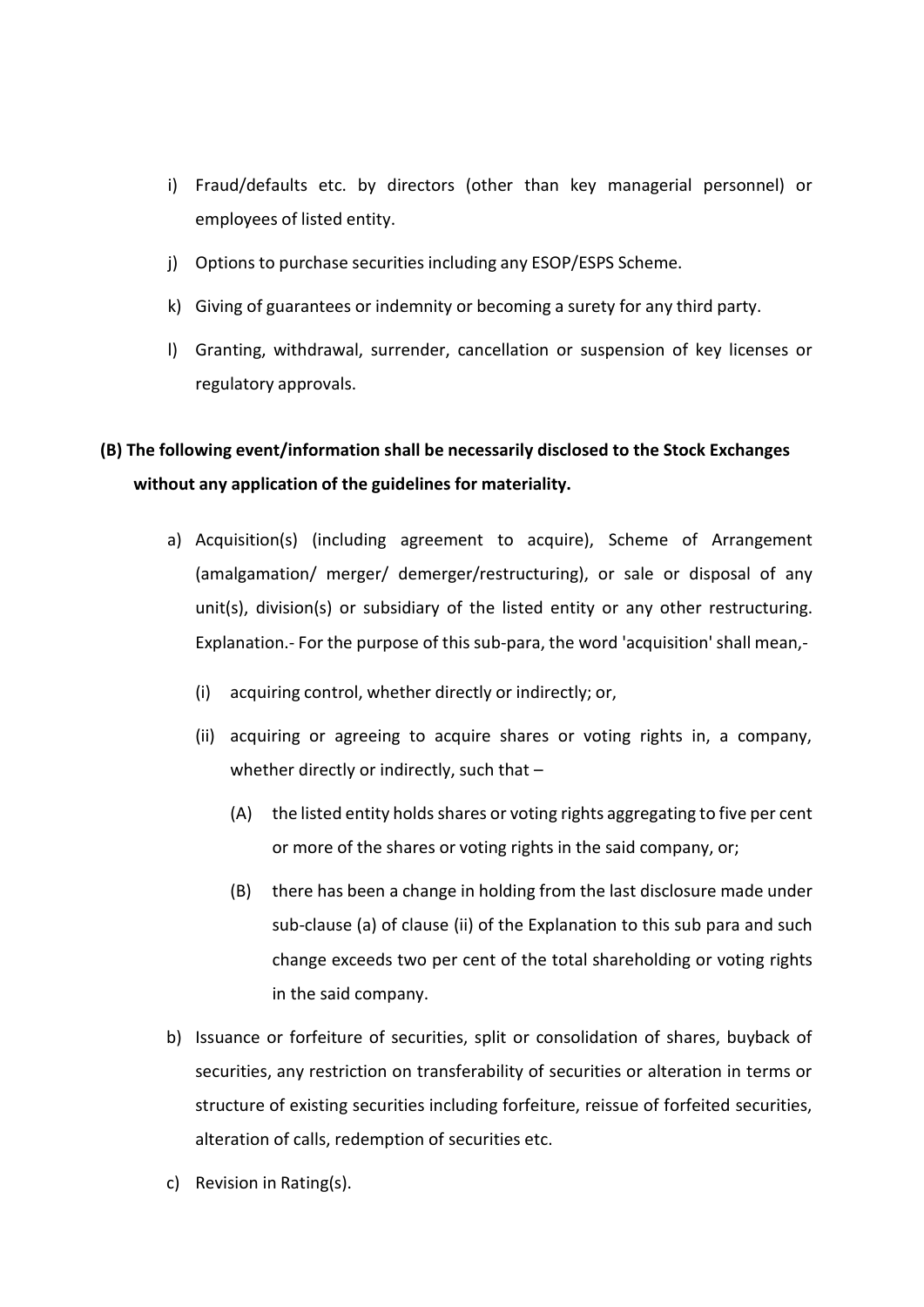- d) Outcome of Meetings of the Board of Directors: The listed entity shall disclose to<br>the Exchange(s), within 30 minutes of the closure of the meeting, held to consider<br>the following: Outcome of Meetings of the Board of Directors: The listed entity shall disclose to<br>the Exchange(s), within 30 minutes of the closure of the meeting, held to consider<br>the following:<br>i) dividends and/or cash bonuses recommen Outcome of Meetings of the Board of Directors: The listed entity shall<br>the Exchange(s), within 30 minutes of the closure of the meeting, held t<br>the following:<br>i) dividends and/or cash bonuses recommended or declared or the Outcome of Meetings of the Board of Directors: The listed entity shall disclose to<br>the Exchange(s), within 30 minutes of the closure of the meeting, held to consider<br>the following:<br>i) dividends and/or cash bonuses recommen pass any dividends and for the Board of Directors: The listed entity shall disclose to<br>schange(s), within 30 minutes of the closure of the meeting, held to consider<br>plowing:<br>dividends and/or cash bonuses recommended or dec Outcome of Meetings of the Board of Directors: The listed entity shall disclose to<br>the Exchange(s), within 30 minutes of the closure of the meeting, held to consider<br>the following:<br>i) dividends and/or cash bonuses recommen Outcome of Meetings of the Board of Directors: The listed entity shall disclose to<br>the Exchange(s), within 30 minutes of the closure of the meeting, held to consider<br>the following:<br>i) dividends and/or cash bonuses recommen Outcome of Meetings of the Board of Directors: The listed entity shall disclose to<br>the Exchange(s), within 30 minutes of the closure of the meeting, held to consider<br>the following:<br>i) dividends and/or cash bonuses recommen Outcome of Meetings of the Board of Directors: The listed entity shall disclose to<br>the Exchange(s), within 30 minutes of the closure of the meeting, held to consider<br>the following:<br>i) dividends and/or cash bonuses recommen ome of Meetings of the Board of Directors: The listed entity shall disclose to<br>schange(s), within 30 minutes of the closure of the meeting, held to consider<br>pllowing:<br>dividends and/or cash bonuses recommended or declared o
	-
	-
	-
	-
	-
	- the Exchange(s), within 30 minutes of the closure of the meeting, held to consider<br>the following:<br>i) dividends and/or cash bonuses recommended or declared or the decision to<br>pass any dividend and the date on which dividend illowing:<br>dividends and/or cash bonuses recommended or declared or the decision to<br>pass any dividend and the date on which dividend shall be paid/dispatched;<br>any cancellation of dividend with reasons thereof;<br>the decision dividends and/or cash bonuses recommended or declared or the decision to<br>pass any dividend and the date on which dividend shall be paid/dispatched;<br>any cancellation of dividend with reasons thereof;<br>the decision on buyback i) dividends and/or cash bonuses recommended or declared or the decision to pass any dividend and the date on which dividend shall be paid/dispatched;<br>
	ii) any cancellation of dividend with reasons thereof;<br>
	iii) the decis pass any dividend and the date on which dividend shall be paid/dispatched;<br>
	ii) any cancellation of dividend with reasons thereof;<br>
	iii) the decision on buyback of securities;<br>
	iv) the decision with respect to fund raising
	-
	-
	-

ii) any cancellation of dividend with reasons thereof;<br>iii) the decision on buyback of securities;<br>yhthe decision with respect to fund raising proposed to be undertaken<br>yhterease in capital by issue of bonus shares shall b iii) the decision on buyback of securities;<br>
iv) the decision with respect to fund raising proposed to be undertaken<br>
v) increase in capital by issue of bonus shares through capitalization including<br>
the date on which such fiv) the decision with respect to fund raising proposed to be undertaken<br>
wherease in capital by issue of bonus shares through capitalization including<br>
the date on which such bonus shares shall be credited/dispatched;<br>
wi or increase in capital by issue of bonus shares through capitalization including<br>the date on which such bonus shares shall be credited/dispatched;<br>the date on which such bonus shares shall be credited/dispatched;<br>has been

- the date on which such bonus shares shall be credited/dispatched;<br>
vi) reissue of forfeited shares or securities, or the issue of shares or securities<br>
held in reserve for future issue or the creation in any form or manner sty reissue of forfeited shares or securities, or the issue of shares or securities<br>held in reserve for future issue or the creation in any form or manner of new<br>shares or securities or any other rights, privileges or bene of the listed entity), agreement(s) (the listed entity) and terminal contracts and the listed entity), and the listed entity from stock exchange(s).<br>
The listed entity of any other alterations of capital, including calls;<br> where or securities or any other rights, privileges or benefits to subscribe to;<br>short particulars of any other alterations of capital, including calls;<br>iii) financial results;<br>and no voluntary delisting by the listed enti amera consideration and y chief-granger and the terminational spin and the termination of spiral, including calls;<br>iii) financial results;<br>whether detain on voluntary delisting by the listed entity from stock exchange(s).<br> iii) financial results;<br>ix) decision on voluntary delisting by the listed entity from stock exchange(s).<br>Provided that in case of board meetings being held for more than one day, the<br>financial results shall be disclosed wi k) decision on voluntary delisting by the listed entity from stock exchange(s).<br>Provided that in case of board meetings being held for more than one day, the<br>inancial results shall be disclosed within thirty minutes of end
-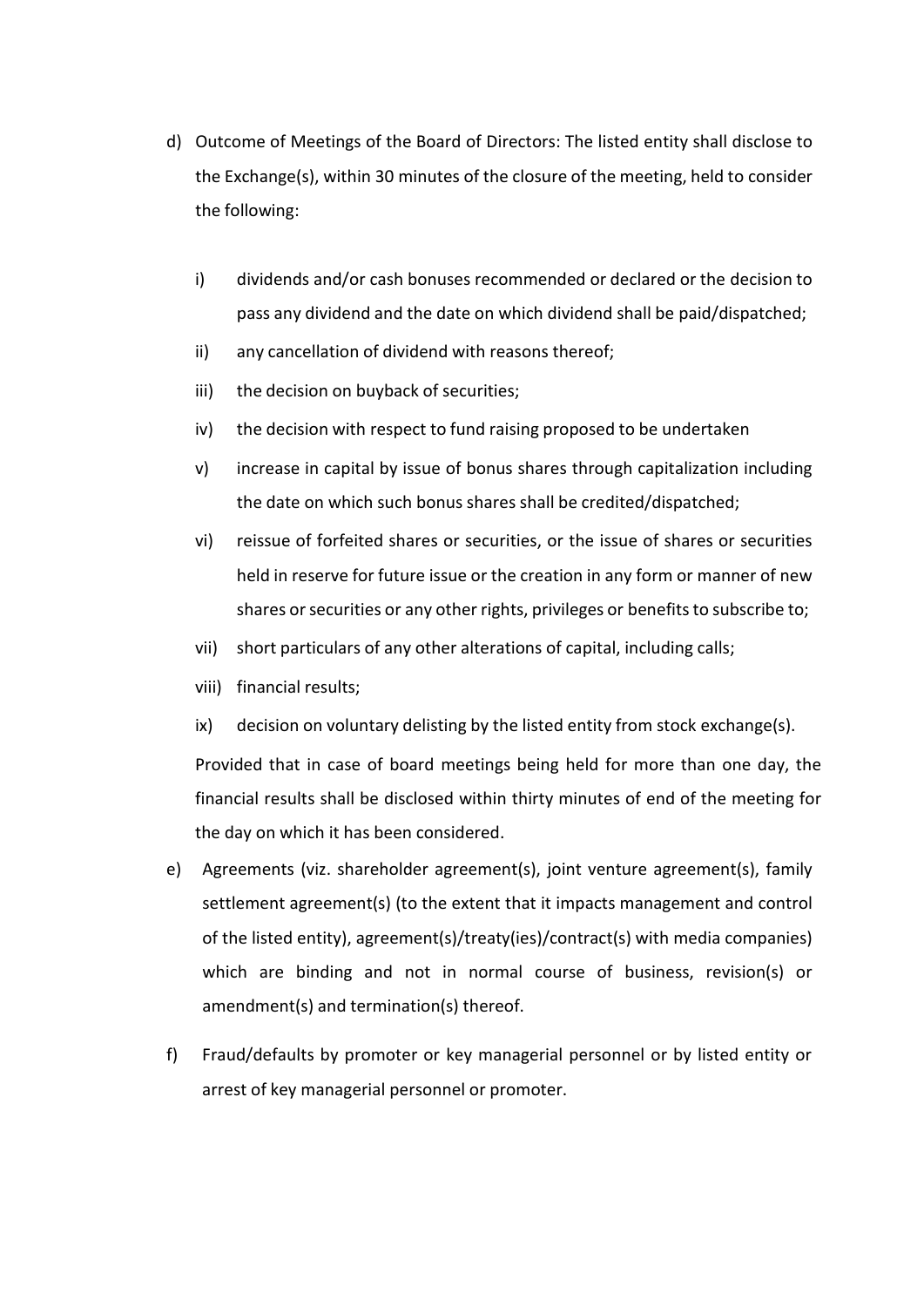- g) Change in directors, key managerial personnel (Managing Director, Chief<br>Executive Officer, Chief Financial Officer, Company Secretary etc.), Auditor and<br>Compliance Officer.<br>h) In case of resignation of the auditor of th Change in directors, key managerial personnel (Managing Director, Chief<br>Executive Officer, Chief Financial Officer, Company Secretary etc.), Auditor and<br>Compliance Officer.<br>In case of resignation of the auditor of the list
- Change in directors, key managerial personnel (Managing Director, Chie<br>Executive Officer, Chief Financial Officer, Company Secretary etc.), Auditor an<br>Compliance Officer.<br>In case of resignation of the auditor of the listed g) Change in directors, key managerial personnel (Managing Director, Chief<br>Executive Officer, Chief Financial Officer, Company Secretary etc.), Auditor and<br>Compliance Officer.<br>h) In case of resignation of the auditor of th Change in directors, key managerial personnel (Managing Director, Chief<br>Executive Officer, Chief Financial Officer, Company Secretary etc.), Auditor and<br>Compliance Officer.<br>In case of resignation of the auditor of the list Change in directors, key managerial personnel (Managing Director, Chief<br>Executive Officer, Chief Financial Officer, Company Secretary etc.), Auditor and<br>Compliance Officer.<br>In case of resignation of the auditor of the list Change in directors, key managerial personnel (Managing Director, Chief Executive Officer, Chief Financial Officer, Company Secretary etc.), Auditor and Compliance Officer.<br>In case of resignation of the auditor of the list resignation of independent director of the listed entity, which and the stock exclusive Officer, Chief Financial Officer, Company Secretary etc.), Auditor and Compliance Officer.<br>
h) In case of resignation of the auditor o Change in directors, key managerial personnel (Managing Director, Chief<br>Executive Officer, Chief Financial Officer, Company Secretary etc.), Auditor and<br>Compliance Officer.<br>In case of resignation of the auditor of the list Change in directors, key managerial personnel (Managing Director, Chief<br>Executive Officer, Chief Financial Officer, Company Secretary etc.), Auditor and<br>Compliance Officer.<br>In case of resignation of the auditor of the list Change in directors, key managerial personnel (Managing Director, Chief<br>Executive Officer, Chief Financial Officer, Company Secretary etc.), Auditor and<br>Compliance Officer.<br>In case of resignation of the auditor of the list Executive Officer, Chief Financial Officer, Company Secretary etc.), Auditor and<br>Compliance Officer.<br>In case of resignation of the auditor of the listed entity, detailed reasons<br>for resignation of auditor, as given by the mpliance Officer.<br>
case of resignation of the auditor of the listed entity, detailed reasons<br>
resignation of auditor, as given by the said auditor, shall be disclosed<br>
the listed entities to the stock exchanges as soon as In case of resignation of the auditor of the listed entity, detailed reasons<br>for resignation of auditor, as given by the said auditor, shall be disclosed<br>by the listed entities to the stock exchanges as soon as possible bu
- resignation of auditor, as given by the said auditor, shall be disclosed<br>the listed entities to the stock exchanges as soon as possible but not later<br>an twenty four hours of receipt of such reasons from the auditor.<br>Isigna than twenty four hours of receipt of such reasons from the auditor.<br>Resignation of independent director including reasons for resignation: In case of<br>resignation of an independent director of the listed entity, within seve signation of independent director including reasons for resignation: In case of<br>ignation ofan independent director of the listed entity, within seven days<br>m the date of resignation, the following disclosures shall be made ignation ofan independent director of the listed entity, within seven days<br>m the date of resignation, the following disclosures shall be made to the<br>ock exchanges by the listed entities:<br>Detailed reasons for the resignatio
	-
	- provided.
- from the date of resignation, the following disclosures shall be made to the stock exchanges by the listed entities:<br>
i. Detailed reasons for the resignation of independent directors as given by the said director shall be stock exchanges by the listed entities:<br>
i. Detailed reasons for the resignation of independent directors as given by<br>
the said director shall be disclosed by the listed entities to the stock exchanges.<br>
ii. The independen i. Detailed reasons for the resignation of independent directors as given by<br>the said director shall be disclosed by the listed entities to the stock exchanges.<br>ii. The independent director shall, along with the detailed r the said director shall be disclosed by the listed entities to the stock exchanges.<br>
ii. The independent director shall, along with the detailed reasons, also provide<br>
a confirmation that there is no other material reasons II. The independent director shall, along with the detailed reasons, also provide<br>
a confirmation that there is no other material reasons other than those<br>
provided.<br>
III. The confirmation as provided by the independent di (ii) Finalization of Resolution Plan;<br>
(ii) The confirmation as provided by the independent director above shall also be<br>
disclosed by the listed entities to the stock exchanges along with the detailed<br>
reasons as specifie iii. The confirmation as provided by the independent director above shall also be<br>disclosed by the listed entities to the stock exchanges along with the detailed<br>reasons as specified in sub-clause (i) above.<br>Appointment or disclosed by the listed entities to the stock exchanges along with the detailed<br>reasons as specified in sub-clause (i) above.<br>Appointment or discontinuation of share transfer agent.<br>Resolution — plan/Restructuring — in — r
- 
- reasons as specified in sub-clause (i) above.<br>
Appointment or discontinuation of share transfer agent.<br>
Resolution plan/Restructuring in relation to loans/borrowings from<br>
banks/financial institutions including
	-
	-
	-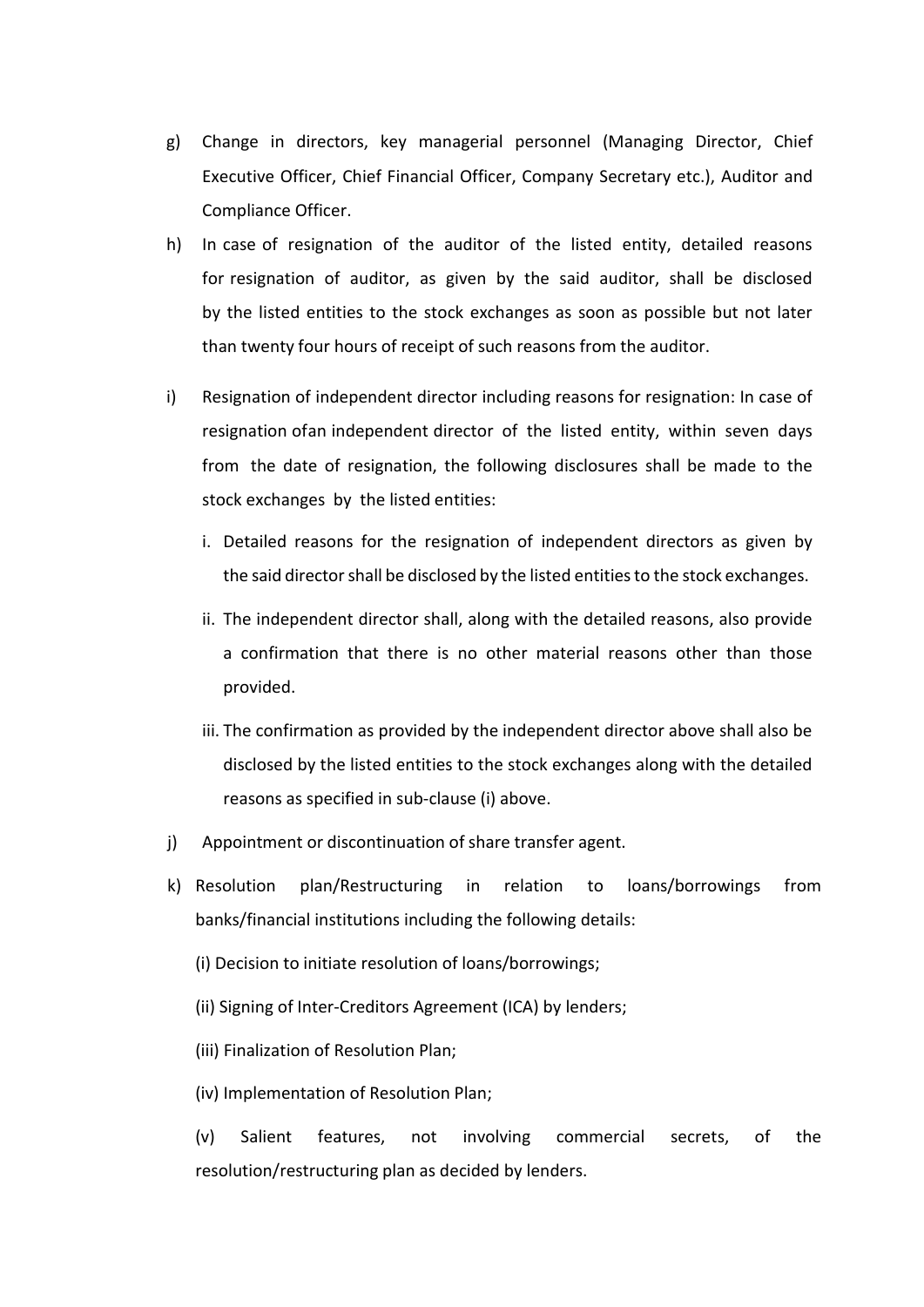- 
- 
- l) One time settlement with a bank.<br>
(a) Reference to BIFR and winding-up petition filed by any party / creditors.<br>
(b) Issuance of Notices, call letters, resolutions and circulars sent to shareholders, I) One time settlement with a bank.<br>
m) Reference to BIFR and winding-up petition filed by any party / creditors.<br>
n) Issuance of Notices, call letters, resolutions and circulars sent to shareholders,<br>
debenture holders or n) One time settlement with a bank.<br>
h) Reference to BIFR and winding-up petition filed by any party / creditors.<br>
h) Issuance of Notices, call letters, resolutions and circulars sent to shareholders,<br>
debenture holders or One time settlement with a bank.<br>Reference to BIFR and winding-up petition filed by any party / creditors.<br>Issuance of Notices, call letters, resolutions and circulars sent to shareholders,<br>debenture holders or creditors o One time settlement with a bank.<br>Reference to BIFR and winding-up petition filed by any party / creditors.<br>Issuance of Notices, call letters, resolutions and circulars sent to share<br>debenture holders or creditors or any cl (a) Proceedings of Annual and extraordinary general meetings of Annual and extraordinary proceedings of Annual and extraordinary general meetings of the listed entity.<br>
(a) Proceedings of Annual and extraordinary general m p)<br>
p) Reference to BIFR and winding-up petition filed by any party / creditors.<br>
h) Issuance of Notices, call letters, resolutions and circulars sent to shareholders,<br>
debenture holders or creditors or any class of them o (a) The time settlement with a bank.<br>
(a) Reference to BIFR and winding-up petition filed by any party / creditors.<br>
(a) Issuance of Notices, call letters, resolutions and circulars sent to shareholders,<br>
debenture holders One time settlement with a bank.<br>
Reference to BIFR and winding-up petition filed by any party / creditors.<br>
Issuance of Notices, call letters, resolutions and circulars sent to shareholders,<br>
debenture holders or creditor One time settlement with a bank.<br>
Reference to BIFR and winding-up petition filed by any party / creditors.<br>
Issuance of Notices, call letters, resolutions and circulars sent to shareholders,<br>
debenture holders or creditor The must consider the burden interesting the physically or the recognized physically conducts and the media by<br>Issuance of Notices, call letters, resolutions and circulars sent to shareholders,<br>debenture holders or credito
- 
- 
- 

(b) Audio or video recordings and transcripts of posterior and transcripts of the media by<br>
listed entity.<br>
Proceedings of Annual and extraordinary general meetings of the listed entity.<br>
Proceedings of Annual and extraord Issuance of Notices, call letters, resolutions and circulars sent to shareholders,<br>debenture holders or creditors or any class of them or advertised in the media by<br>listed entity.<br>Proceedings of Annual and extraordinary ge depenture notders or creations or any class of them or advertised in the media by<br>listed entity.<br>Proceedings of Annual and extraordinary general meetings of the listed entity.<br>Amendments to memorandum and articles of assoc Insted entity.<br>
Proceedings of Annual and extraordinary general meetings of the listed entitiv, in L<br>
Amendments to memorandum and articles of association of listed entity, in L<br>
(a) Schedule of analysts or institutional i Proceedings or Annual and extraordinary general meetings of the listed entity.<br>
Amendments to memorandum and articles of association of listed entity, in brief.<br>
(a) Schedule of analysts or institutional investors meet and Amendments to memorandum and articles of association of listed entity, in brief.<br>
(a) Schedule of analysts or institutional investors meet and presentations made<br>
by the listed entity to analysts or institutional investors (a) Schedule of analysts or institutional investors meet and presentations made<br>by the listed entity to analysts or institutional investors.<br>Explanation: For the purpose of this clause 'meet' shall mean group meetings or<br>g by the listed entity to analysts or institutional investors.<br>Explanation: For the purpose of this clause 'meet' shall mean group meetings or<br>group conference calls conducted physically or through digital means.<br>(b) Audio o Explanation: For the purpose of this clause 'meet' shall mean group meetings or<br>group conference calls conducted physically or through digital means.<br>(b) Audio or video recordings and transcripts of post earnings/quarterly group conference calls conducted physically or through digital means.<br>
(b) Audio or video recordings and transcripts of post earnings/quarterly calls, by<br>
whatever name called, conducted physically or through digital means (b) Audio or video recordings and transcripts of post earnings/quarterly calls, by<br>whatever name called, conducted physically or through digital means,<br>simultaneously with submission to the recognized stock exchange(s), in whatever name called, conducted physically or through digital m<br>simultaneously with submission to the recognized stock exchange(s), ii<br>following manner:<br>(i) the presentation and the audio/video recordings shall be promptly

simultaneously with submission to the recognized stock exchange(s), in the<br>
following manner:<br>
(i) the presentation and the audio/video recordings shall be promptly made<br>
available on the website and in any case, before th ollowing manner:<br>
i) the presentation and the audio/video recordings shall be promptly made<br>
vailable on the website and in any case, before the next trading day or within<br>
wenty-four hours from the conclusion of such call ilable on the website and in any case, before the next trading day or within<br>thty-four hours from the conclusion of such calls, whichever is earlier;<br>the transcripts of such calls shall be made available on the website wit four hours from the conclusion of such calls, whichever is earlier;<br>ranscripts of such calls shall be made available on the website within five<br>days of the conclusion of such calls:<br>uirement for disclosure(s) of audio/vide

- -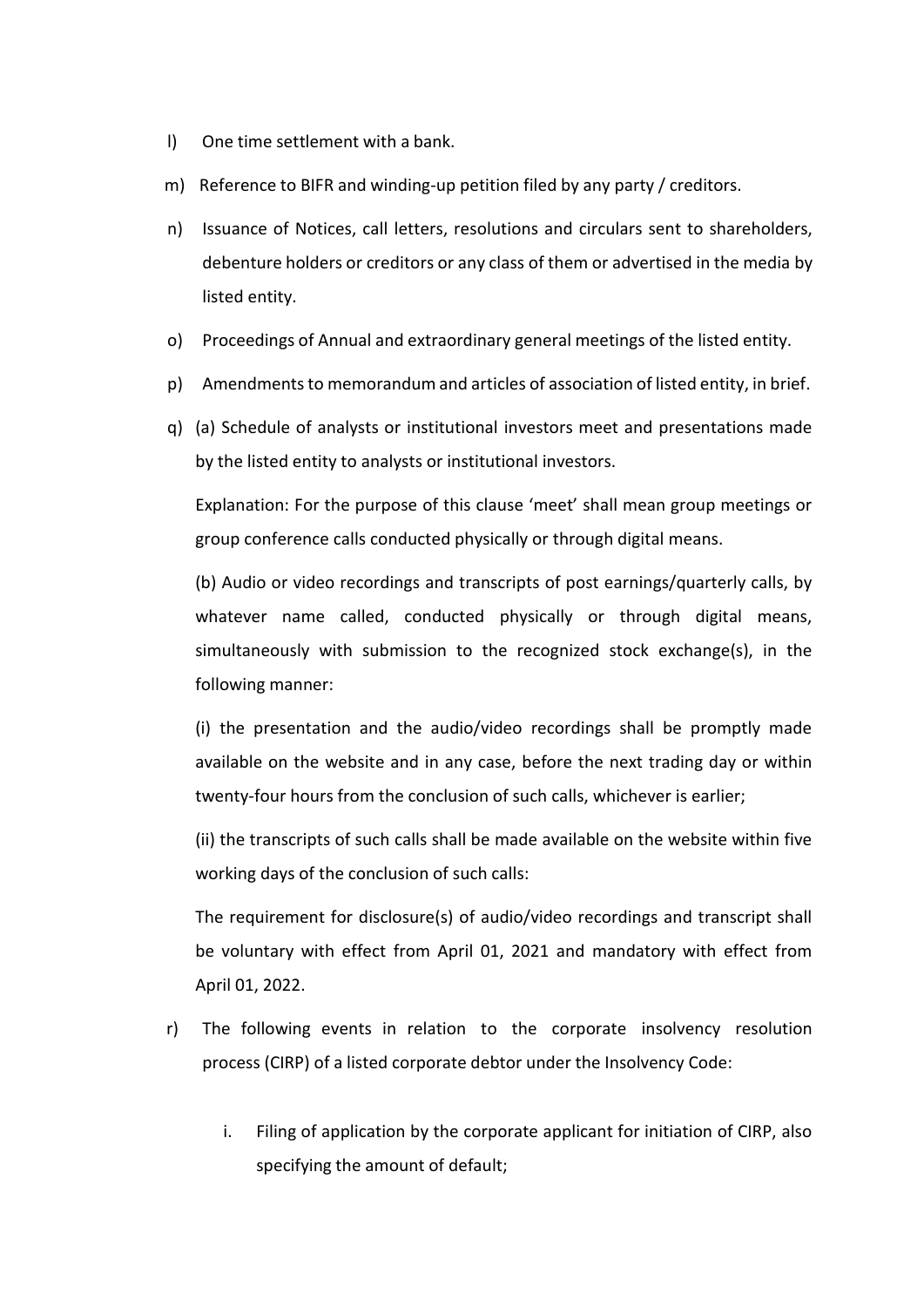- ii. Filing of application by financial creditors for initiation of CIRP against<br>the corporate debtor, also specifying the amount of default;<br>iii. Admission of application by the Tribunal, along with amount of default<br>or re Filing of application by financial creditors for initiation of CIRP against<br>the corporate debtor, also specifying the amount of default;<br>Admission of application by the Tribunal, along with amount of default<br>or rejection o
- 
- ii. Filing of application by financial creditors for initiation of CIRP against<br>the corporate debtor, also specifying the amount of default;<br>iii. Admission of application by the Tribunal, along with amount of default<br>or re Filing of application by financial creditors for initiation of CIRP against<br>the corporate debtor, also specifying the amount of default;<br>Admission of application by the Tribunal, along with amount of default<br>or rejection o ii. Filing of application by financial creditors for initiation of CIRP against<br>the corporate debtor, also specifying the amount of default;<br>iii. Admission of application by the Tribunal, along with amount of default<br>or re
- Filing of application by financial creditors for initiation of CIRP against<br>the corporate debtor, also specifying the amount of default;<br>Admission of application by the Tribunal, along with amount of default<br>or rejection o ii. Filing of application by financial creditors for initiation of CIRP against<br>the corporate debtor, also specifying the amount of default;<br>iii. Admission of application by the Tribunal, along with amount of default<br>or re Filing of application by financial creditors for initiation of CIRP against<br>the corporate debtor, also specifying the amount of default;<br>Admission of application by the Tribunal, along with amount of default<br>or rejection o Filing of application by financial creditors for initiation of CIRP against<br>the corporate debtor, also specifying the amount of default;<br>Admission of application by the Tribunal, along with amount of default<br>or rejection o ii. Filing of application by financial creditors for initiation of CIRP against<br>the corporate debtor, also specifying the amount of default;<br>iii. Admission of application by the Tribunal, along with amount of default<br>or re ii. Filing of application by financial creditors for initiation of CIRP against<br>the corporate debtor, also specifying the amount of default;<br>iii. Admission of application by the Tribunal, along with amount of default<br>or re
- 
- Creditors;
- iii. Admission of application by the Tribunal, along with amount of default<br>or rejection or withdrawal, as applicable ;<br>iv. Public announcement made pursuant to order passed by the Tribunal<br>under section 13 of Insolvency C or rejection or withdrawal, as applicable ;<br>Public announcement made pursuant to order passed by the Tribunal<br>under section 13 of Insolvency Code;<br>List of creditors as required to be displayed by the corporate debtor<br>under Public announcement made pursuant to order passed by the Tribunal<br>under section 13 of Insolvency Code;<br>List of creditors as required to be displayed by the corporate debtor<br>under regulation 13(2)(c) of the IBBI (Insolvency rander section 13 of Insolvency Code;<br>
List of creditors as required to be displayed by the corporate debtor<br>
under regulation 13(2)(c) of the IBBI (Insolvency Resolution Process for<br>
Corporate Persons) Regulations, 2016;<br> v. List of creditors as required to be displayed by the corporate debtor<br>
under regulation 13(2)(c) of the IBBI (Insolvency Resolution Process for<br>
Corporate Persons) Regulations, 2016;<br>
vi. Appointment/ Replacement of the under regulation 13(2)(c) of the IBBI (Insolvency Resolution Process for<br>
Corporate Persons) Regulations, 2016;<br>
vi. Phopintment/ Replacement of the Resolution Professional;<br>
vii. Prior or post-facto intimation of the meet Corporate Persons) Regulations, 2016;<br>
vi. Phopointment/ Replacement of the Resolution Professional;<br>
vii. Prior or post-facto intimation of the meetings of Committee of<br>
Creditors;<br>
viii. Brief particulars of invitation o vi. Appointment/ Replacement of the Resolution Professional;<br>vii. Prior or post-facto intimation of the meetings of Committee of<br>Creditors;<br>viii. Brief particulars of invitation of resolution plans under section 25(2)(h)<br>o Prior or post-facto intimation of the meetings of Committee of<br>Creditors;<br>Brief particulars of invitation of resolution plans under section 25(2)(h)<br>of Insolvency Code in the Form specified under regulation 36A(5) of<br>the I Creditors;<br>Brief particulars of invitation of resolution plans under section 25(2)(h)<br>of Insolvency Code in the Form specified under regulation 36A(5) of<br>the IBBI (Insolvency Resolution Process for Corporate Persons)<br>Regul Brief particulars of invitation of resolution plans under section 25(2)(h)<br>of Insolvency Code in the Form specified under regulation 36A(5) of<br>the IBBI (Insolvency Resolution Process for Corporate Persons)<br>Regulations, 201 of Insolvency Code in the Form specified under regulation 36A(5) of<br>the IBBI (Insolvency Resolution Process for Corporate Persons)<br>Regulations, 2016;<br>Number of resolution plans received by Resolution Professional;<br>Filing o
- 
- 
- 
- (insolvency Resolution Process for Corporate Persons)<br>
Regulations, 2016;<br>
Number of resolution plans received by Resolution Professional;<br>
Filing of resolution plan with the Tribunal;<br>
Approval of resolution plan by the T Number of resolution plans received by Resolution Professional;<br>Filing of resolution plan with the Tribunal;<br>Approval of resolution plan by the Tribunal or rejection, if applicable;<br>Specific features and details of the res Filing of resolution plan with the Tribunal;<br>Approval of resolution plan by the Tribunal or rejection, if applicable;<br>Specific features and details of the resolution plan as approved by the<br>Adjudicating Authority under the Approval of resolution plan by the Tribunal or rejection, if applicable;<br>Specific features and details of the resolution plan as approved by the<br>Adjudicating Authority under the Insolvency Code, not involving<br>commercial se

- 
- assets;
-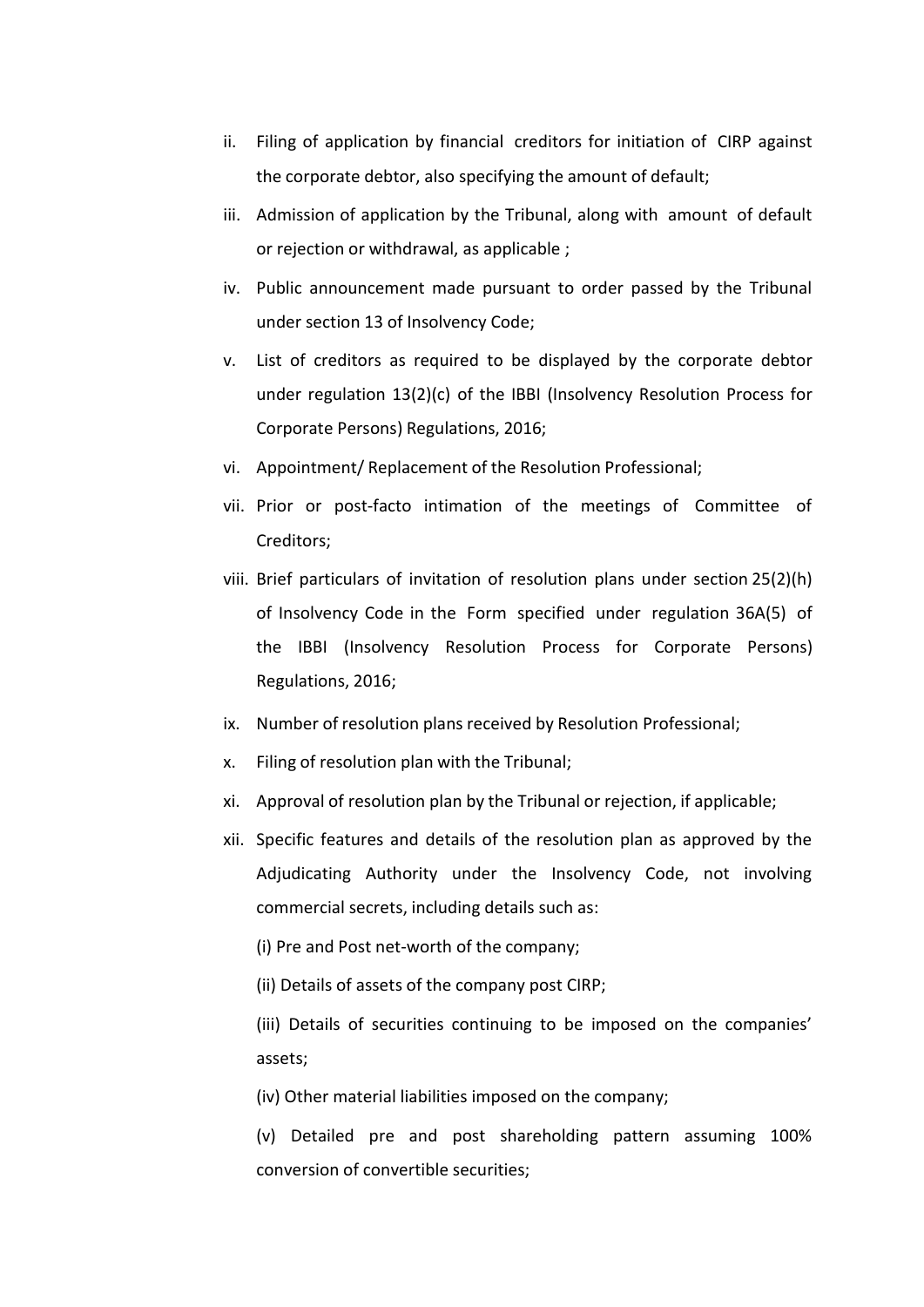(vi) Details of funds infused in the company, creditors paid-off;<br>(vii) Additional liability on the incoming investors due to the transaction,<br>source of such funding etc.;<br>(viii) Impact on the investor – revised P/E. RONW (vi) Details of funds infused in the company, creditors paid-off;<br>(vii) Additional liability on the incoming investors due to the transaction,<br>source of such funding etc.;<br>(ixi) Impact on the investor – revised P/E, RONW r (vi) Details of funds infused in the company, creditors paid-off;<br>(vii) Additional liability on the incoming investors due to the transaction,<br>source of such funding etc.;<br>(viii) Impact on the investor – revised P/E, RONW

(vi) Details of funds infused in the company, creditors paid-off;<br>(vii) Additional liability on the incoming investors due to the transaction,<br>source of such funding etc.;<br>(ivi) Impact on the investor – revised P/E, RONW r (vi) Details of funds infused in the company, creditors paid-off;<br>(vii) Additional liability on the incoming investors due to the transaction,<br>source of such funding etc.;<br>(ix) Impact on the investor – revised P/E, RONW ra (vi) Details of funds infused in the company, creditors paid-off;<br>
(vii) Additional liability on the incoming investors due to the transaction,<br>
source of such funding etc.;<br>
(iii) Impact on the investor – revised P/E, RON (vi) Details of funds infused in the company, creditors paid-off;<br>
(vii) Additional liability on the incoming investors due to the transaction,<br>
source of such funding etc.;<br>
(ivi) Impact on the investor – revised P/E, RON (vi) Details of funds infused in the company, creditors paid-off;<br>
(vii) Additional liability on the incoming investors due to the transaction,<br>
source of such funding etc.;<br>
(viii) Impact on the investor – revised P/E, RO (vi) Details of funds infused in the company, creditors paid-off;<br>
(vii) Additional liability on the incoming investors due to the transaction,<br>
source of such funding etc.;<br>
(ixi) Impact on the investor – revised P/E, RON (vi) Details of funds infused in the company, creditors paid-off;<br>
(vii) Additional liability on the incoming investors due to the transaction,<br>
source of such funding etc.;<br>
(ivi) Impact on the investor – revised P/E, RON (vi) Details of funds infused in the company, creditors paid-off;<br>
(vii) Additional liability on the incoming investors due to the transaction,<br>
source of such funding etc.;<br>
(iii) Impact on the investor – revised  $P/E$ , R (vii) Additional liability on the incoming investors due to the transaction,<br>source of such funding etc.;<br>(vii) Impact on the investor – revised P/E, RONW ratios etc.;<br>(ix) Names of the new promoters, key managerial person source of such funding etc.;<br>
(viii) Impact on the investor – revised P/E, RONW ratios etc.;<br>
(ix) Names of the new promoters, key managerial persons(s), if any and<br>
their past experience in the business or employment. In (viii) Impact on the investor – revised  $P/E$ , RONW ratios etc.;<br>
(ix) Names of the new promoters, key managerial persons(s), if any and<br>
their past experience in the business or employment. In case where<br>
promoters are co (ix) Names of the new promoters, key managerial persons(s), if any and<br>their past experience in the business or employment. In case where<br>promoters are companies, history of such company and names of natural<br>persons in co their past experience in the business or employment. In case where<br>promoters are companies, history of such company and names of natural<br>persons in control;<br>(x) Brief description of business strategy.<br>Any other material in

- 
- 
- 
- 
- promoters are companies, history of such company and names of natural<br>persons in control;<br>(x) Brief description of business strategy.<br>Any other material information not involving commercial secrets.<br>Proposed steps to be ta persons in control;<br>
(x) Brief description of business strategy.<br>
Any other material information not involving commercial secrets.<br>
Proposed steps to be taken by the incoming investor/acquirer for<br>
achieving the MPS;<br>
Quar (x) Brief description of business strategy.<br>
Any other material information not involving commercial secrets.<br>
Proposed steps to be taken by the incoming investor/acquirer for<br>
achieving the MPS;<br>
Quarterly disclosure of t Any other material information not involving commercial secrets.<br>Proposed steps to be taken by the incoming investor/acquirer for<br>achieving the MPS;<br>Quarterly disclosure of the status of achieving the MPS;<br>The details as t Proposed steps to be taken by the incoming investor/acquirer for<br>achieving the MPS;<br>Quarterly disclosure of the status of achieving the MPS;<br>The details as to the delisting plans, if any approved in the resolution plan.<br>In achieving the MPS;<br>Quarterly disclosure of the status of achieving the MPS;<br>The details as to the delisting plans, if any approved in the resolution plan.<br>Initiation of Forensic audit: In case of initiation of forensic aud

A. Cadricity sisessare of the status of edificing factoms,  $\frac{1}{2}$ <br>
xvi. The details as to the delisting plans, if any approved in the resolution plan.<br>
xvii. Initiation of Forensic audit: In case of initiation of forens xvi. The details as to the delisting plants, ii any approved in the resolution plants.<br>
xvii.Initiation of Forensic audit: In case of initiation of forensic audit, (by<br>
whatever name called), the following disclosures shal xvii.Initiation of Forensic audit: In case of initiation of forensic a<br>whatever name called), the following disclosures shall be mad<br>stock exchanges by listed entities:<br>a) The fact of initiation of forensic audit along-wit